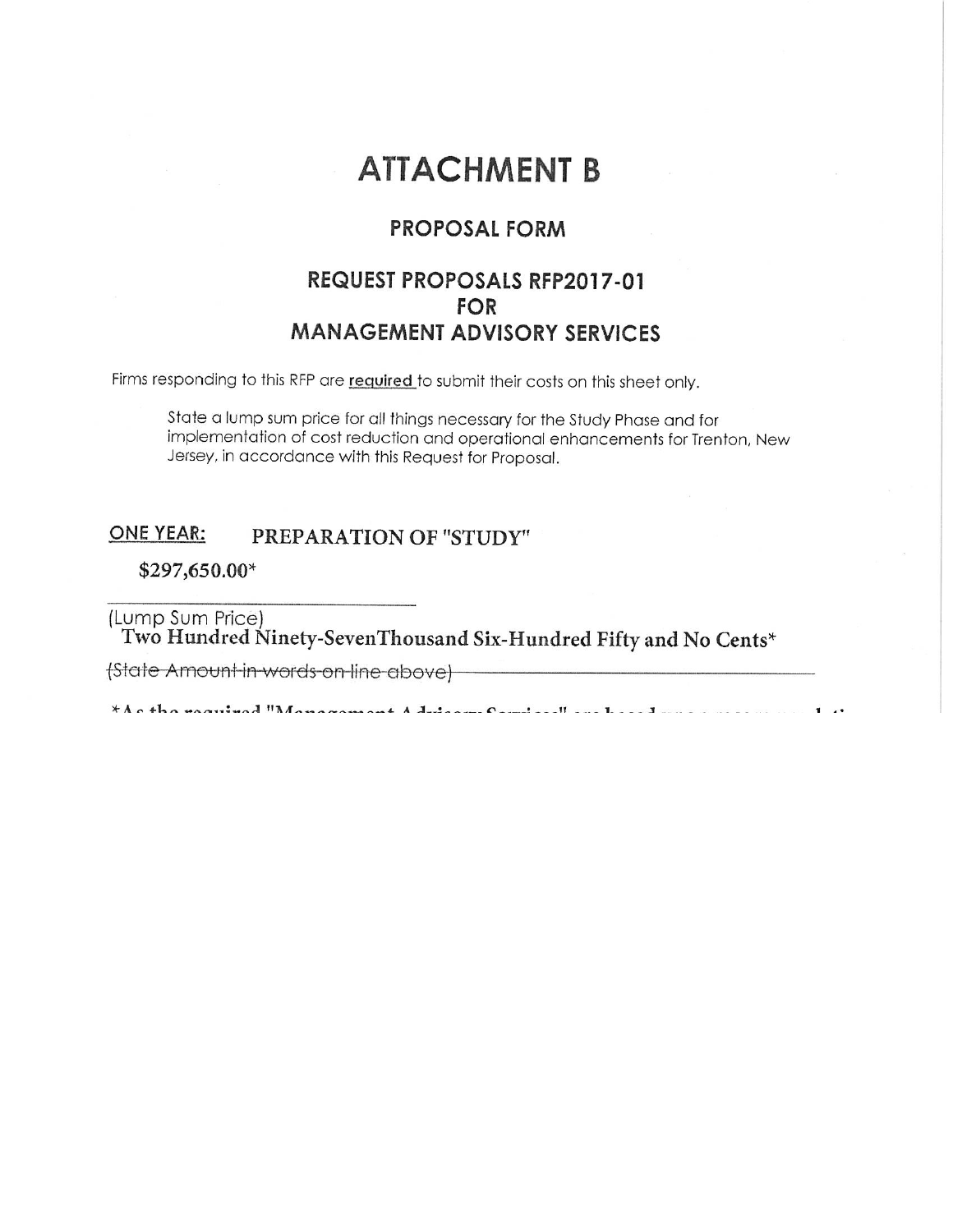- 10. If there are additional services, which the City may elect to obtain in addition to the requested services, itemize each proposed service, activity and/or title of subcontractor, the estimated number of units of work, and a flat fixed or estimated total cost for each proposed service. Additional service recommendations shall be detailed as followed:
	- A. Description of additional service
	- B. Estimated number of units or manhours of work
	- C. Rate per unit or manhour of additional work
	- D. Total cost of additional service work (not to exceed).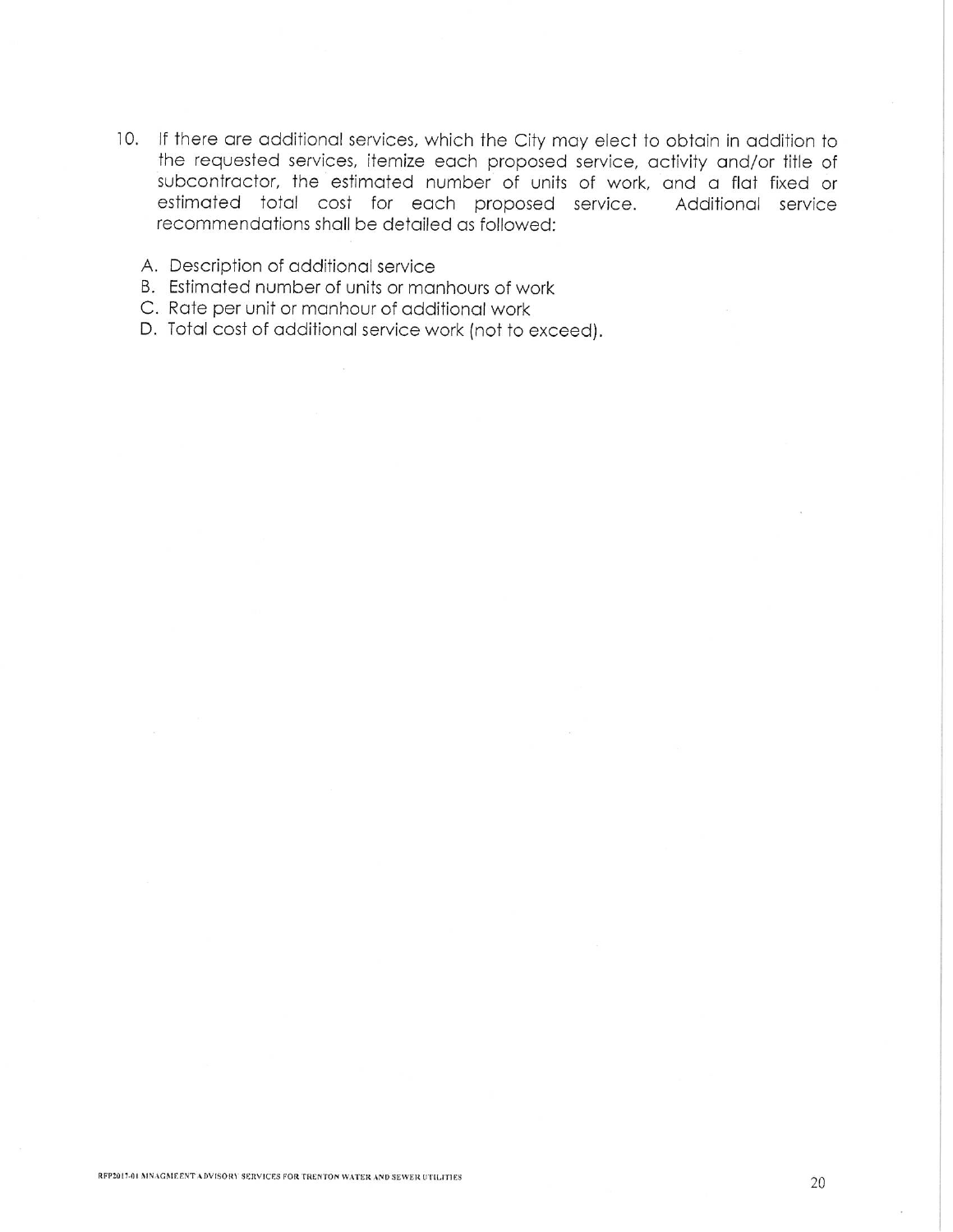

#### **MUNICIPAL ENGINEERING SERVICES GENERAL CONDITIONS AND HOURLY RATE SCHEDULE TO JANUARY 1, 2018**

| Engineering Technician/Management Information Systems Technician\$119.00 Per Hour |  |
|-----------------------------------------------------------------------------------|--|
|                                                                                   |  |
|                                                                                   |  |
|                                                                                   |  |
|                                                                                   |  |
|                                                                                   |  |
|                                                                                   |  |
|                                                                                   |  |
|                                                                                   |  |
|                                                                                   |  |
|                                                                                   |  |
|                                                                                   |  |
|                                                                                   |  |
|                                                                                   |  |
|                                                                                   |  |
|                                                                                   |  |
|                                                                                   |  |
|                                                                                   |  |
|                                                                                   |  |
|                                                                                   |  |
|                                                                                   |  |
|                                                                                   |  |
|                                                                                   |  |
|                                                                                   |  |
|                                                                                   |  |
|                                                                                   |  |

Environmental services will be billed in accordance with CME's Environmental Rate Schedule

Invoices - CME Associates (CME) will submit invoices to Client monthly and a final invoice upon completion of services. Payment is due upon presentation of invoice and is past due thirty days from invoice date. Client agre collection fee equal to the actual attorney or agency collection fee incurred by CME. Overtime rates are applicable after eight hours Monday through Friday, and all day Saturday and Sunday, and charged at one and one-half times the quoted rate. Holidays are charged at two times the quoted rate. Expenses incurred for reproduction, postage handling, photographs and for services including subconsultants equipment and facilities not furnished by CME are charged to the Client at cost plus fifteen percent. Automobile travel may be charged at the current rate per mile allowed by the Internal Revenue Service..

Standard of Care - Services performed by CME under this Agreement will be conducted in a manner consistent with that level of care and skill ordinarily exercised by members of the profession currently practicing under similar conditions. NO OTHER WARRANTY, EXPRESSED OR IMPLIED, IS MADE.

Contaminated Material - It is understood that CME is not, and has no responsibility as a handler, generator, operator, treater or storer, transporter or disposer of hazardous or toxic substances found or identified at any site. Client shall undertake or arrange for, either directly or indirectly through other contractors, the handling, removal, treatment, storage, transportation and disposal of hazardous substances or constituents found or identified at any site.

Utilities - In the execution of the work, CME will take all reasonable precautions to avoid damage or injury to subterranean structures or utilities. The Client agrees to hold CME harmless for any damages to subterranean structures which are not called to CME's attention and/or not correctly shown on the plans furnished.